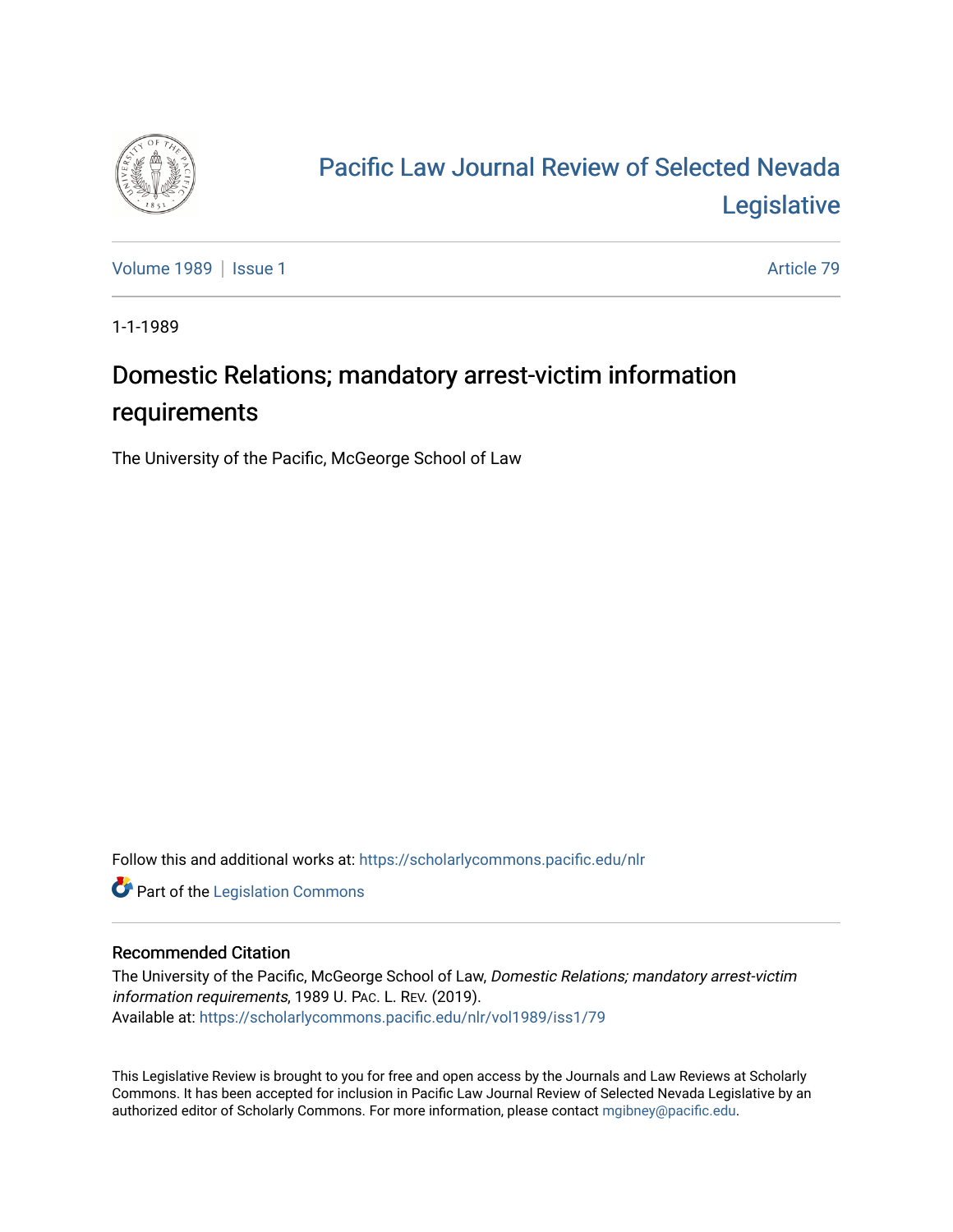## Domestic Relations; mandatory arrest-victim information re**quirements**

NEV. REV. STAT. § 171. (new); § 171.137 (amended). AB 69 (Williams); 1989 STAT. Ch. 21 AB 70 (Williams); 1989 STAT. Ch. 35

Existing law requires peace officers<sup>1</sup> to arrest persons who commit battery<sup>2</sup> in a domestic situation even if the officers have no warrant.<sup>3</sup> Chapter 21 allows a peace officer to deviate from the mandatory arrest policy in cases of mutual battery.<sup>4</sup> An officer who believes that a mutual battery has occurred must attempt to identify the primary physical aggressor and needs to arrest only that person. *<sup>5</sup>*

Existing law requires peace officers to submit a written report of all alleged batteries.<sup>6</sup> Under Chapter 21, if an arrest was made after

arrest if there are mitigating circumstances. *Id.* 4. 1989 Nev. Stat. ch. 21, sec. 2, at <u>equal (amending NEV. REV. STAT.</u> § 171.137). The state of Washington has a similar statute requiring arrest of the primary physical aggressor only. *See* WASH. REV. CODE§ 10.31.100 (1988).

5. 1989 Nev. Stat. ch. 21, sec. 2, at ...... (amending NEV. REV. STAT. § 171.137). When determining which person is the primary physical aggressor, the peace officer must consider each person's prior history of domestic violence, the relative severity of the injuries suffered by all persons, the potential for future injury, the possibility that one person committed battery in self-defense, and any other factors relevant to the decision. *Id. Compare id.* sec. 3, at \_\_ (amending NEv. REv. STAT. § 171.137) (peace officer must not consider the victim's or a witness's willingness to testify as relevant to the decision of whom to arrest) *with* WASH. REv. CODE § 10.31.100 2(b) (1988) (requires the officer to consider the legislative intent to protect victims of domestic violence, the comparative severity of injuries, and the history of domestic violence between the persons concerned). Unwarranted dual arrests have occurred in jurisdictions with mandatory arrest policies. *See* Note, *Mandatory Arrest for Domestic Violence,* 11 HARv. WoMEN's L.J. 213, 225 (1988). The frequency of unwarranted dual arrests in Washington after implementation of that state's mandatory arrest policy was attributed to the police fear of losing discretionary powers and resentment at being excluded from the drafting of the statute. Crane, *Washington's Domestic Violence Prevention Act: Mandatory Arrest Two Years*  Later, 8 WOMEN's ADVOC. 1, 4 (Newsletter of the National Center on Women and Family Law, 1987) *cited in* Note, *Mandatory Arrest for Domestic Violence,* 11 HARV. WOMEN's L.J. 213, 225 (1988).

6. NEv. REv. STAT. § 171.137 2 (1987) (amended by 1989 Nev. Stat. ch. 21, sec. 4, at \_). The peace officer must explain any mitigating circumstances that caused him not to make an arrest. *Id.* The peace officer submits the report to a supervisor or to a person that the officer's employer designates and sends a copy to the Department of Motor Vehicles and Public Safety, which compiles statistics from the reports. *Id.* 

*Review of Selected Nevada Legislation* 105

I. *See* NEv. REv. STAT. § 169.125 (1987) (definition of peace officer).

<sup>2.</sup> *See id.* § 200.400 (1987) (definition of battery).

<sup>3.</sup> *!d.§* 171.137 1 (1987) (amended by 1989 Nev. Stat. ch. 21, sec. 1, at\_). The peace officer must arrest the suspected perpetrator of the battery if the officer has probable cause to believe that the battery was committed in the preceding four hours.  $Id$ . The battery must have been committed against a spouse, former spouse, a blood relation, a person with whom the offender resides or resided, a person with whom the offender has a child in common, that person's minor child, or the offender's minor child. *!d.* The peace officer need not make an